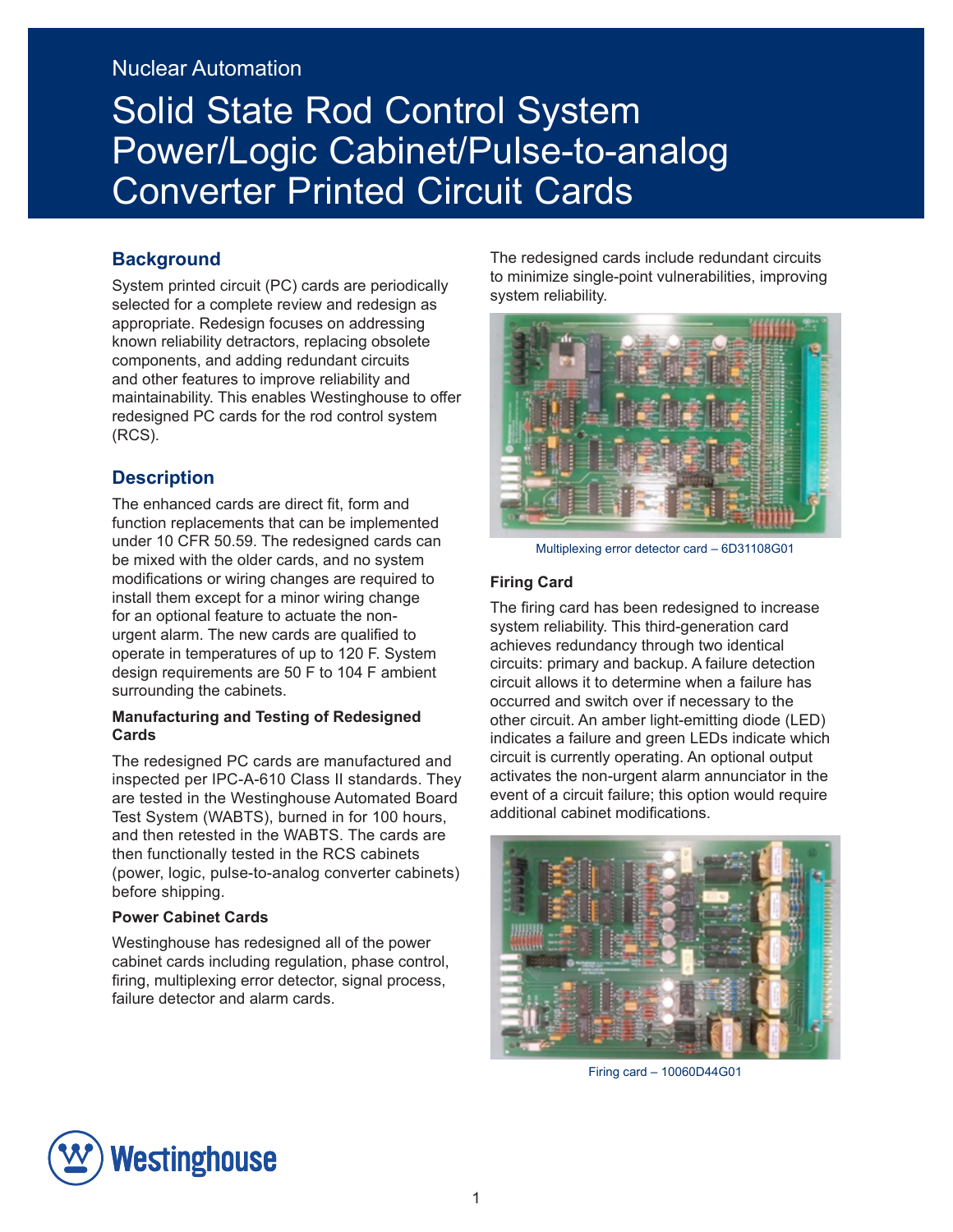#### **Logic Cabinet Cards**

Westinghouse redesigned all logic cabinet cards except the pulser/oscillator card. The new cards replace obsolete Motorola® High Threshold Logic (MHTL) chips and Midwec capacitors with components that have a history of reliable operation in other Westinghouse systems. The redesigned critical logic cabinet PC cards, including slave cycler decoder, supervisory logic II, supervisory buffer memory, I/O AC amplifier, I/O failure detector, I/O relay driver, I/O pulse shaper and I/O receiver, include redundant circuits, additional test points and LEDs to minimize single-point vulnerabilities, improving system reliability.

#### **Slave Cycler Decoder**

A third-generation slave cycler decoder card has been designed due to obsolescence. Three identical circuits provide redundancy: primary, backup and monitoring. A failure detection circuit allows it to determine when a failure has occurred and switch over if necessary to the other circuit. An amber LED indicates a failure and green LEDs indicate which circuit is currently operating. An optional output activates the non-urgent alarm annunciator in the event of a circuit failure; this option would require additional cabinet modifications.



Slave cycler decoder card (movable) – 10105D10G03

#### **Rod Control System/Analog Rod Position Indication System Pulse-to-analog Converter Cards**

Westinghouse has redesigned all pulse-to-analog (P/A) converter PC cards including digital-to-analog (D/A) converter and counter cards. The redesign addresses obsolete MHTL chips, D/A converter module and memory cores with available complementary metal-oxide semiconductor (CMOS) components that have a history of reliable operation in other Westinghouse systems.

#### **Redesigned P/A D/A Converter Card**

The redesigned card improves offset drift, D/A linearity and accuracy. The gain is now more stable. The card has been designed as a direct replacement of the original converter card, making wiring changes in the P/A converter unit unnecessary, and it can also be mixed with the older cards.



D/A converter card – 6D30246G01

#### **Redesigned P/A Converter Counter Card**

The card has been completely redesigned to address obsolete memory core assemblies and MHTL chips with available CMOS components. A high-value capacitor holds the count on power loss or card removal for about one week.

The P/A converter includes four control banks: A, B, C and D – each includes one D/A converter card and two counter cards. The new design counter card cannot be mixed with the old design counter card in a specific control bank and must be replaced in pairs.

## **Benefits**

The redesigned cards use readily available state-of-the art components, providing improved heat transfer and air flow through changes in the physical layout and use of lowprofile components. High-profile components have been eliminated to minimize broken solder joints from board handling. The new components are also more energyefficient, reducing heat generation and transfer between components, which substantially increases the mean time between failures and reliability of the system.

Additional test points and LEDs monitor performance of redundant circuits and power supply voltages, including the zero-volt bus. Incandescent lamps on power and logic cabinet cards are replaced by LEDs for longer life.

## **Experience**

Seventy Westinghouse solid state rod control systems are in operation in nuclear plants around the world. The first RCS was installed in 1969. Westinghouse is committed to support and maintain the operating RCSs through an ongoing design enhancement program to improve the operation and reliability of the system.

The following table references currently available part numbers in addition to previous card generation part numbers.

*Motorola is a trademark or registered trademark of its respective owners. Other names may be trademarks of their respective owners.*